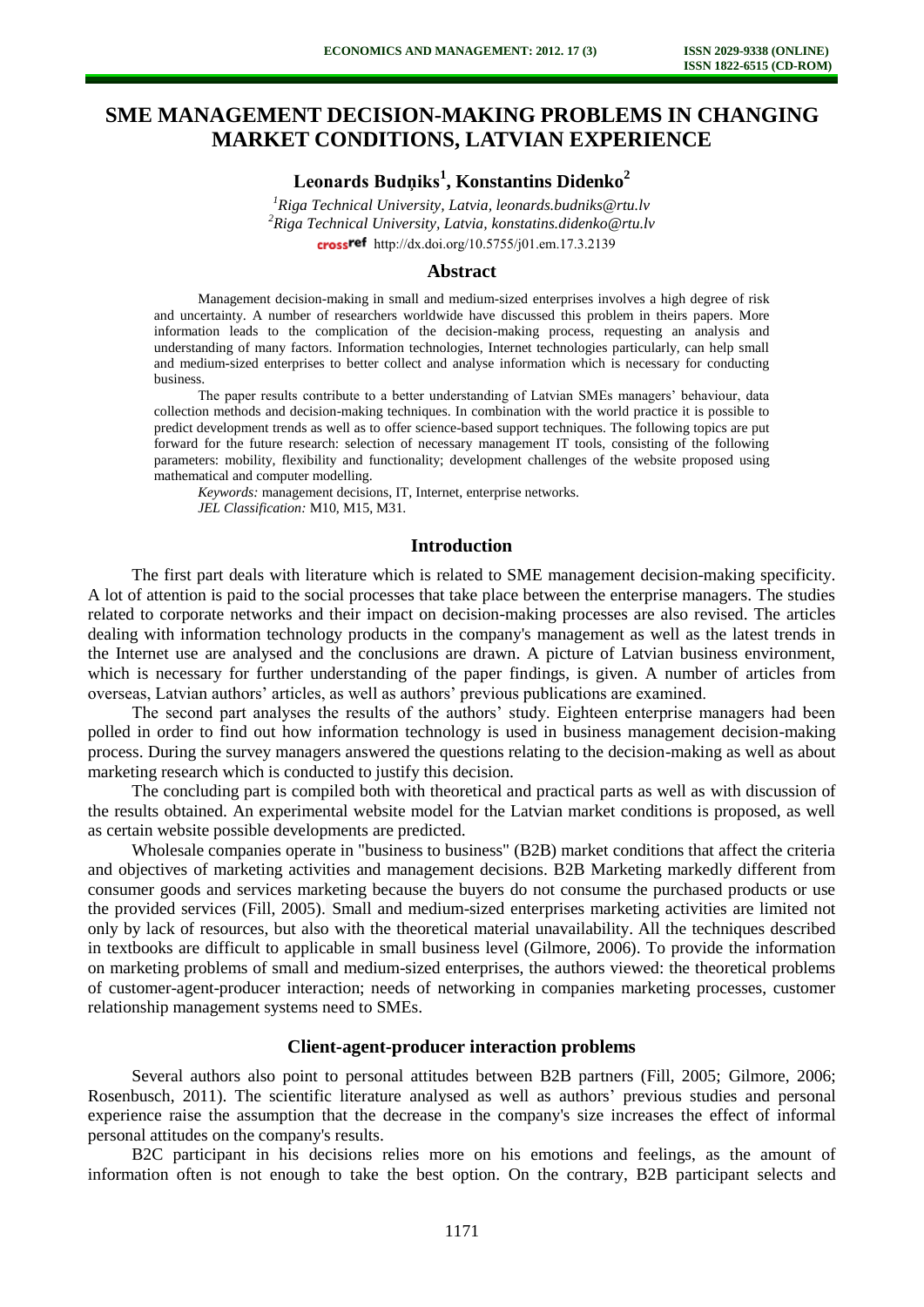evaluates each option very carefully and systematically. First of all this is explained by the fact that, unlike ordinary consumer who purchases goods for his own consumption, B2B customer is buying to sell later and to make profits.

Secondly, the amount of purchase can play an important role in the decision-making. The sums circulating in B2B marketplace are much bigger than those circulating in consumer markets (Fill, 2005). The greater the amount of the purchase, the more time and attention must be paid to the purchasing process.

Wholesale businesses must try to determine their customers' desires and needs while searching for the producers / suppliers who can supply the best product at the best price. In order to compete with producers, wholesale companies have to offer additional services or benefits that distinguish them. This type of service could be storage, transportation, volume discounts, etc. The problem, according to the authors, lies precisely in the simultaneity of the process.

World practice shows that the optimization of the information flow do not always give the desired results of the supply / demand planning (de Treville, 2004). Even if the information is derived from the client with the least possible delay, it is possible to take delivery only when the product is shipped from the manufacturer to the wholesaler. Wholesaler can speed up the process of transferring information, but to speed up the process of delivery period is many times more difficult because it is a physical delivery of goods with the limited time. This problem can be avoided through the stock. However, the large volume of stocks has a bad impact on the company's financial performance and increase business risks. Besides, the storage costs could become an intolerable burden for SME's.

On the contrary, small amounts of stock can be a disadvantage in case when the demand increases dramatically and customer may refuse two phase delivery.

According to the authors, small wholesalers' competitive advantage should be ability to predict the possible requests, before the actual receipt of the order. This means acquisition and procession of partially used information about the demand. However, as it is noted in several scientific studies, not all companies are willing to share the available information regarding their demand, mainly, because the cooperation between partners is not "safe" (de Treville, 2004).

According to the authors, cultivating the principles of safe cooperation between all companies in the market will make small business more attractive and accessible. In other words, it is necessary to provide comprehensive information to all market participants or in the initial stage, only to small businesses that cannot independently, quickly and efficiently process market information.

## **Business networking for marketing and business management processes**

Corporate network enables SMES's to understand better what is happening in markets where they operate as well as provides deeper understanding of the principles of inter-firm cooperation (Gilmore, 2006). Several authors point to the fact that network use is a very important tool for small business management. Advantages mentioned: the ability to recognize opportunities, acquire new knowledge, learning from others' experiences, using of synergies effect by sharing resources (Gilmore, 2006).

Networking helps to interact with the company's customers, partners and competitors. Research suggests that an important role in small business level plays managers contacts because largely "enterprise networks" means manager networks. To a large extent managers use networks to share and plan their marketing activities.

The authors' web sites analysis showed that Latvian businesses and government organizations have realized that the information centralization via e-environment is the key to the future success (Budniks, 2011). A number of sites are trying to transfer the business and social processes to virtual environment as well as to help entrepreneurs build their networks, talk and work with the clients online.

The authors' study results show that the level of survival of government portals is low because of lack of the desire for profit. This means that site administrators are very reluctant to complement the content of website and not always with information that is needed by business. On the other hand, private resources are 90% of cases for a fee that discourages small businesses to use the offered opportunities, because they do not consider the money invested will pay off. In other cases, the portals that offer free services are difficult to use or site structure is too complex (www.ibizness.lv).

Business incubators and clusters are the examples of traditional enterprise networks. The evidence of the business incubators' positive role in business environment can be found in scientific literature. The problem lies in specificity of the incubators use. Incubators are designed to improve companies' chances of hatching to survive the first year of business (Hackett, 2004). Above Hackett indicates that help is provided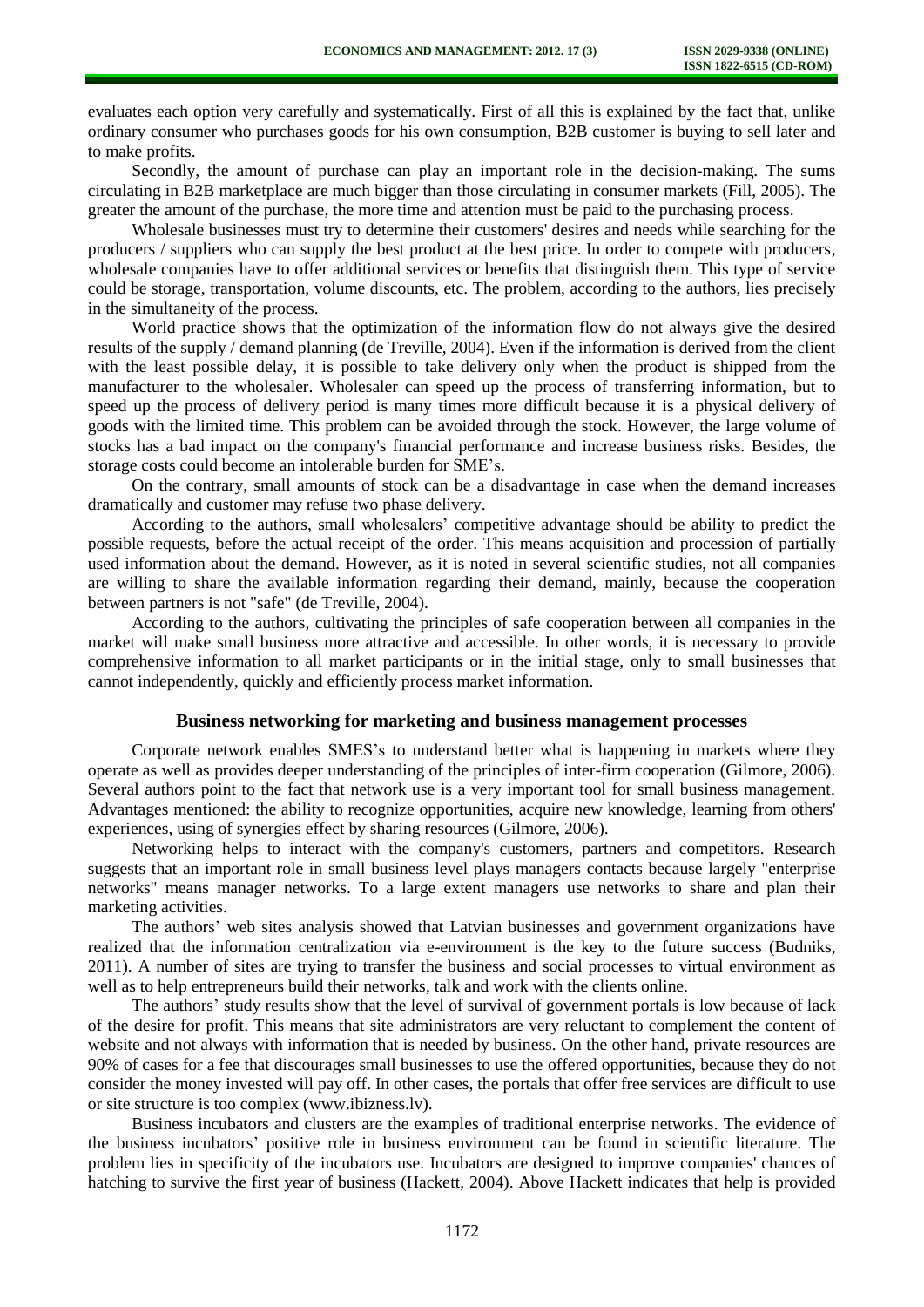not for everyone, but for the best of the weakest. Continuing the analysis Hackett underlines the results of the other authors' researches, which says that the incubator role and positive contribution to business development leads to: creating a network of consultants, the use of synergy effects through cooperation with other undertaking joint projects or by dividing the investment in new facilities.

As a result of scientific literature analysis the authors conclude that:

- a) incubators are an important business development tool;
- b) incubator facilities are limited to the incubator space constraints;
- c) the benefits of incubators are mainly not only space and physical resources, but also counselling, access to corporate networks and possibility of cooperation.

Authors suggest creating a different principle of an Internet portal that will allow new companies to grow even if they are located in different regions of the country or city using the incubator concept.

## **Customer relationship management benefits for SMEs**

In order to survive in global markets many small and medium sized businesses around the world have successfully integrated to their business customer relationship management (CRM) system (Bradley, 2006). Working with customers is particularly important for small businesses. As was noted above small businesses are very socially active in the sense that they cooperate more on the basis of manager's personal relationships.

Working with B2B companies is very complex and time-consuming process. It demands understanding and acknowledgment of customer's wishes and needs. Attempts to formalize this process face big challenges (Alshawi, 2010).

First challenge is a subjectivity of data arising from personal relationship. Each client can cooperate on his own terms, prices, deadlines, etc.

Second challenge is too large amount of data. Developed IT solutions must be able to evaluate and choose the most important parameters and store them in a user friendly way. It means that programs must be adjusted to each company needs hence it is more expensive.

Several foreign authors point out that small businesses profit from their ability to quickly adapt to market changes, because the company does not have a complex hierarchy and management system. This assumption may be applied to customer relationship management.

Foreign studies of CRM implementation in small businesses have shown their necessity. The surveyed executives have recognized that CRM programs significantly improved the marketing research results and forecasts (Alshawi, 2006). On the other hand the system is too complex and there are problems with lowskilled workers which lead to hiring new specialists.

#### **Study results**

The authors have carried out a survey aimed to uncover the SME's attitude to marketing research and decision-making as well as to determine the extent of modern information technology tools in such researches.

Questionnaire was filled out by 18 companies: 2 logistics, 6 service, 7 manufacturing and 3 wholesale companies took part in the survey.

70% of the surveyed companies' point out that they have long-term planning of their activities, which means that 30% do not have a development strategy. Answers do not express the relationships between the number of employees (company size) and strategic plans, which means that company's field of activity has influence on those factors.

There was no intention of studying strategic level of planning, more attention was paid to short-term planning process and information sources needed. The results clearly indicate that business size and field of activity does not affect the source of information for planning process. All companies have recognized the expertise as most valuable source and expert opinion as inappropriate. From these results we can see why a number of previously viewed sites and other IT support tools are not effective enough: small businesses are not interested in just the economists and experts, they want to interact with customers and suppliers. In particular, the distribution companies have noted a low predictive mathematical necessity but appreciated the cooperation with customers and suppliers.

In response to the question of customer attraction strategy all companies noted the customer feedback and company websites. Separate production and distribution companies pointed reference sites, but only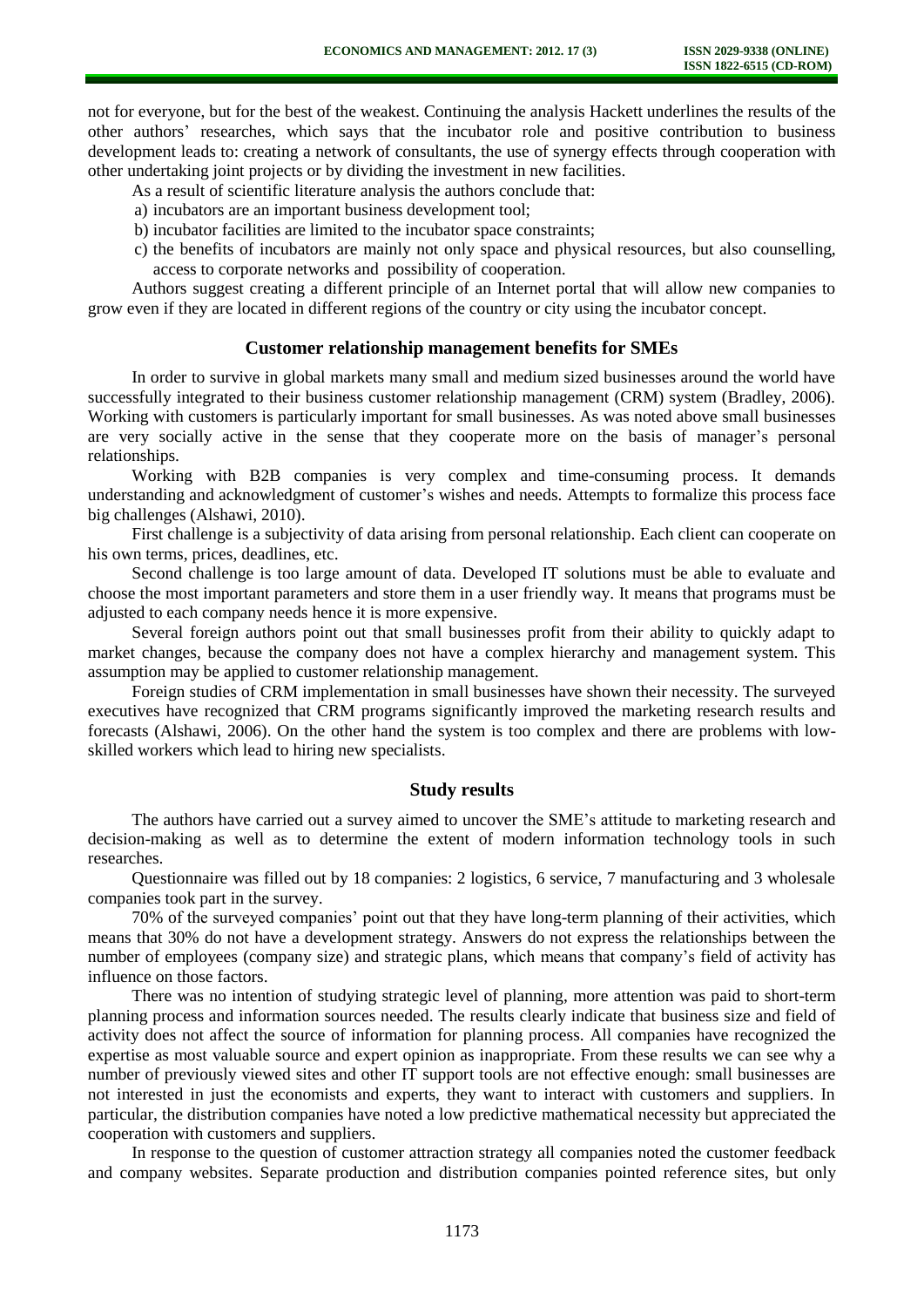service companies reported social networks and banner ads on Web sites. Businesses were asked to tell the channels through which new customers learn about the company but not about ways how companies promote themselves on the market. This means that the low assessment of reference sites points to inefficient investment in the company's advertising. In contrast, importance of customer feedback demonstrates the existence of market network. Enterprise networks are formed in an informal setting, as one manager's suggestion to another, etc. The existence of websites indicates that the companies have identified the need for the use of Internet products and services in management processes.

Computers are used mainly for documents. Company size is an important factor for the internal information systems (IS) establishment and operation planning. This indirectly proves the authors' premise that information systems are used less in small businesses.

The importance of the Internet, similar to the use of computers, is evaluated very highly; the services and wholesale businesses especially evaluated it with the highest possible score.

Overall, the results indicate that the main purpose of the Internet use is website editing, which means company's effective promotion on the market; the maintenance of communications with customers and suppliers.

Service companies mentioned Internet as main source for new customer searching; wholesale companies have noted the opposite. Authors explain this result by a lack of resources available online for wholesale companies. In their previous answers service companies have noted that they use social networks to attract customers, which means communication with the ultimate consumer instead of business. In contrast, the wholesale business cannot look for clients at the identified sites, so the only solution is to promote website or to build a company's image in cooperation with the existing clients and therefore use the existing customers as new customer acquisition channels.

The wholesale companies referred the loyal customers, a wide range of products and low prices as competitive advantages. This proves the authors' assumption that small wholesale companies can offer a wider range of products, because there is no need to store it in large quantities.

The authors already mentioned in previous chapters that small and micro enterprises are reluctant to carry out marketing research; questionnaire survey's results only proved it. Wholesale companies also pointed out that they don't need studies. Only the largest firms in the sample engaged in such research. The reasons why marketing research isn't conducted, entrepreneurs cited: too high costs, lack of time, the field specificity, unreliable results.

Of those companies that still carry out marketing researches the most frequently cited studies were: customer surveys, new product strategy and supplier surveys.

The surveyed wholesale companies do not carry marketing researches. They explain their choices to study with low level of confidence and high costs. The result obtained coincides with the previous sections made the assumption that the business information available is insufficient for good quality research.

The penultimate block of questions comprised questions about the firms' need for information related to their customers and competitors. Question was to find out what kind of information is important and necessary for effective business planning. Results indicated that the product / service price is still the most important competitive tool. Analysis by company size did not show specific differences.

# **Conclusions**

Previously discussed theoretical material and the analysis of the survey led the authors to conclude that:

- a) small and micro enterprises are operating in conditions of low process formalization;
- b) government support measures are focused primarily on innovative or agricultural enterprises;
- c) the government is digitizing its' services year by year and expects the same from the managers;
- d) the use of computers in SME's became a matter of course, the Internet and online resources are an integral part of business and marketing planning component;
- e) business planning and management programs are highly evaluated in the world and considered as necessary business management tools;
- f) the high costs and system's complexity are the serious obstacles to the implementation of a computerized program for micro and small enterprises;
- g) an open exchange of information between market participants can contribute to the market and each participant's progress;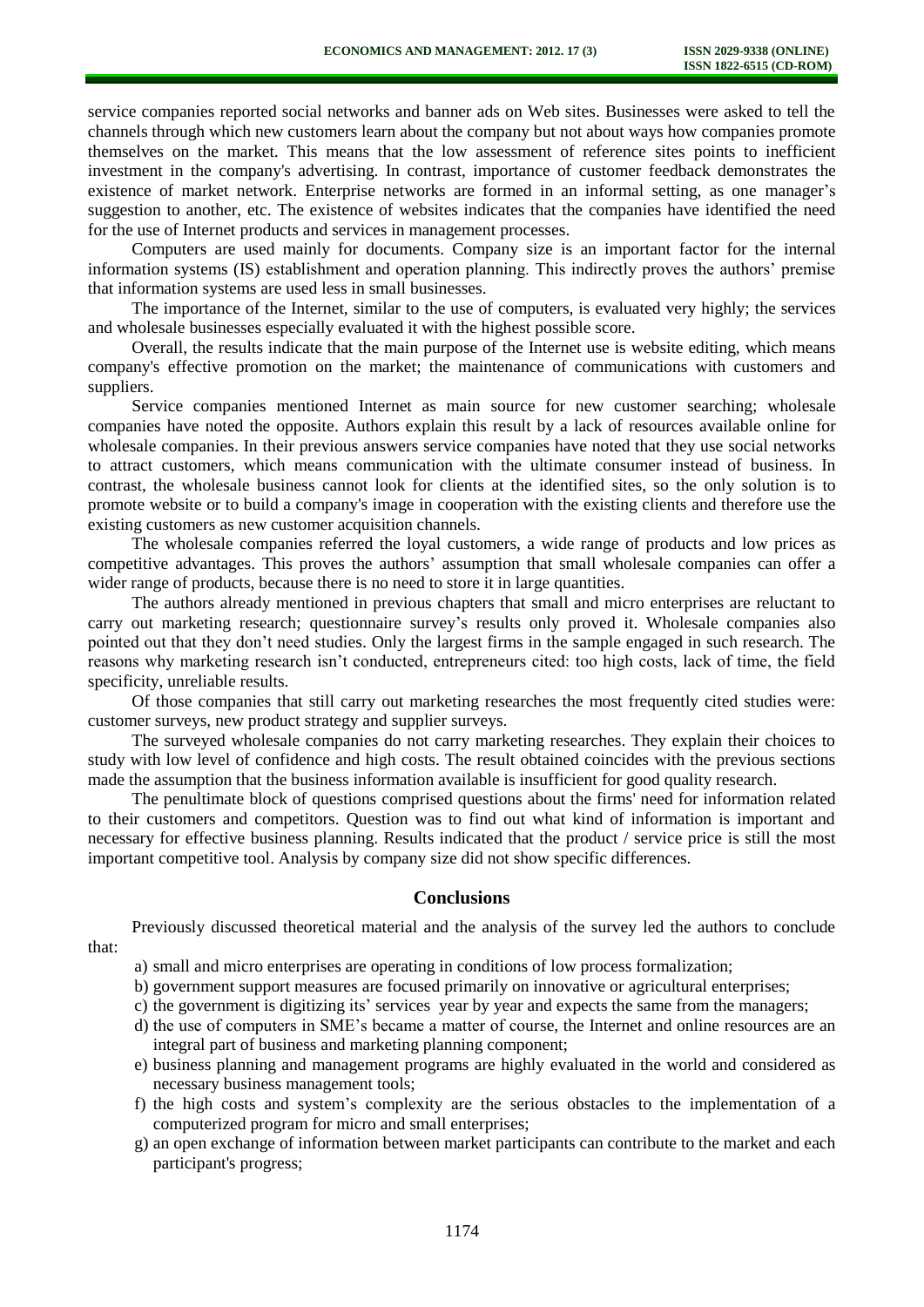h) cooperation and creation of enterprise networks are the important tools for SME's competitiveness, that can help to concur new markets.

The authors offer SME's management activities supporting model that will work on information technology base. The proposed model contains a completely new web site's principle, which enables SME's to identify their capabilities more effectively as well as to choose the best course of action.

Up until now the Latvian web sites for enterprises were based on three principles:

- a) news accumulation (nozare.lv, financenet.lv, etc.);
- b) business promotion (1188.lv, companies.lv);

c) all of the above together.

According to the authors, weak point of local web sites is unitized content creation. Site owner or administrator chooses what to publish and how to do it. This approach may have captured a large number of companies, but not all. Authors' proposal is to establish a free information exchange making it possible to publish and share the information which is important according to managers. For example, www.facebook.com and www.draugiem.lv new interface concept. Several sites in Latvia have tried to apply this concept (www.fsm.lv), but failed without tangible results. Authors explain the failure by the managers' mentality and wrong target setting for the web site itself. In authors' opinion, communications only and "friend-making" is not enough to interest Latvian entrepreneurs, especially if such capabilities are not provided free of charge.

This means that businesses can not initially appreciate the importance of communication and opportunities that give this kind of sites. Managers must be attracted with practically useful features which in this case could be Web-based ERP (Enterprise Resource Planning) system that will be able to integrate both the MRP (Material Resource Planning) and CRM (Customer Relationship Management) capabilities. Big companies will not benefit from site like this, because the company's internal processes are too complex. But for SME's it could become an invaluable assistant in business, because information about the company can be reached from any geographical point.

Consequently, the Internet portal should be able not only to provide contact and sharing capabilities with other companies, but also to help run the business, look for employees or even to hire staff that do not require physical contact (accounting, marketing specialists, etc.) from other regions, where labour costs could be lower.

According to the authors' believe it will open up a lot of opportunities for site development. Attempts to transfer the business environment over the Internet are motivated by the desire to cover the widest possible market, learn to navigate in information flow quickly as well as to make the right decisions.

But the key result from business "digitizing" is making the market transparent and controllable. Companies will be able to communicate with each other, share information, learn about similar products and services and compare prices.

All companies that will participate in such web site will store information about all its actions without reference to the company name. The planning process, will be supplemented with personal information about each customer from the CRM system, would become simpler and more reliable at the same time, because the information about market will come from market participant directly.

According to the authors' believe, this functionality will provoke the interest in the use of this site. In addition to the usual social networking features will came a practical functionality that can be used in any stage of the business: a business plan for collecting information, future actions planning as well as information gathering for expansion to other markets.

Bringing together all the proposals drawn up and the site's operating principles, the authors offer the following site model (Figure 1).

From Fig.1. it is evident that each company has access to two blocks of information:

1) software that helps to run the business;

2) virtual collaboration environment that enables searching for information and developing business links with customers, competitors and partners.

All blocks are linked by information flows. There are three information streams: submitted, received and interactive. In other words, in some cases, the information can only be sent or received, but in some cases, continuous information processing will take place.

The proposed model is theoretically able to create a closed system within a single region. According to theory of microeconomics access to full information about market participant will lead to reducing the price to a minimum by making products cheap and competitive. Using the site's features will be able to determine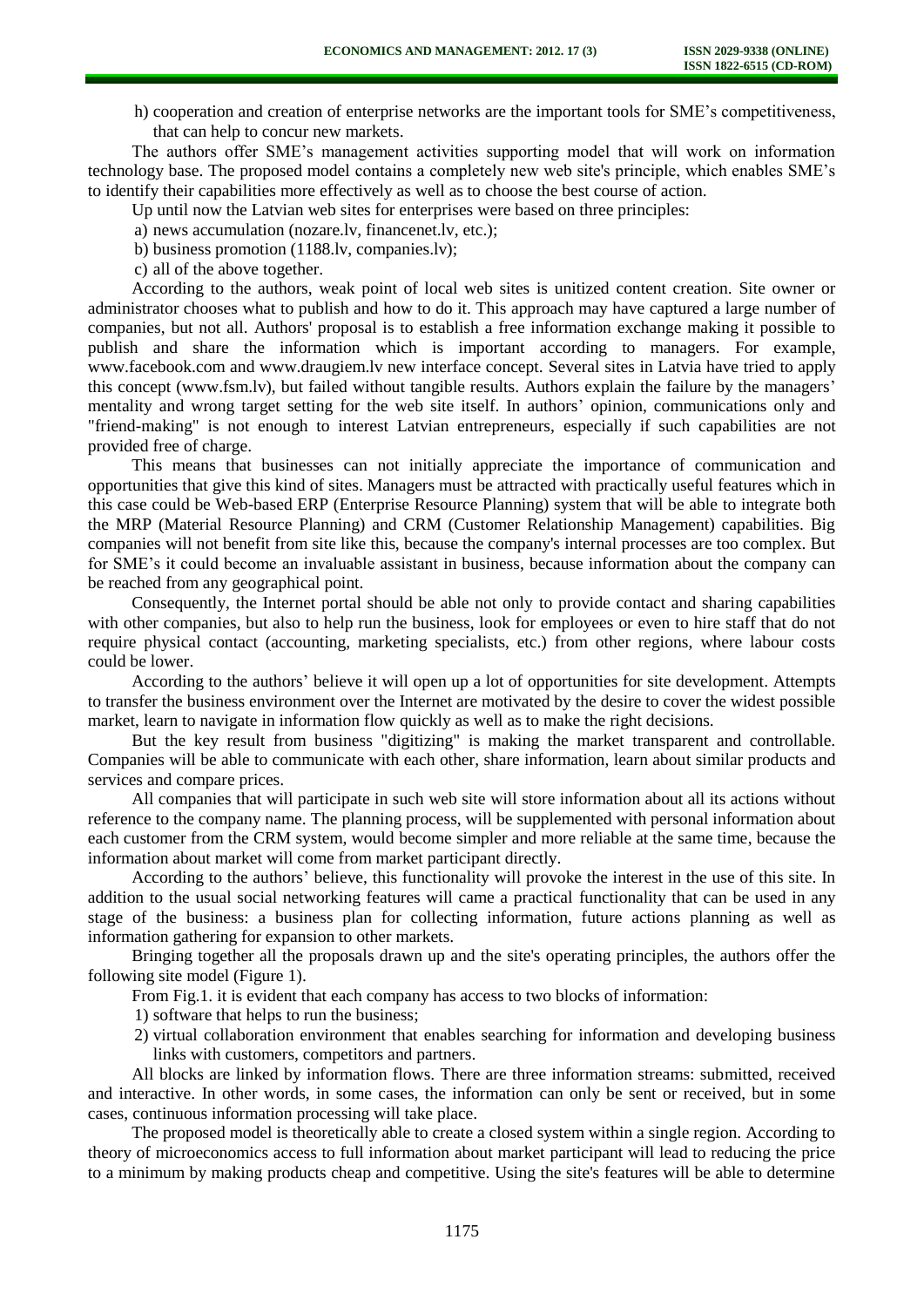exactly how much demand has been set by the market in previous periods, and also look at potential future customer needs. This type of information will help to invest money and anticipate opportunities of different markets.

Authors suggest two possible ways of using the site:

Use the portal as a virtual incubator. Offer the opportunity for the company to grow and when the certain indicators are met exclude it from the system. Thus start-ups could get all information needed for the first steps in business.



**Figure 1.** Web site model

If a company does not have strength or ability to growth and expand, it can remain in the system without violating the restrictions set. The authors assume that all companies would not like to function in a purely competitive environment. These types of markets are great for SME's that are working to meet their needs and competing only with each other.

It is known from microeconomic theory that different markets have their own scenarios, depending on the structures and characteristics of the costs. In markets with need for big investments large firms could be more efficient, but in markets with low initial costs small businesses could be more successful.

Portal will provide an opportunity to build an open information environment, which in the long run may mean the effective division of labour. Businesses will be able to identify new opportunities in other markets timely and to restructure their operations.

The following topics are put forward for the future research: selection of necessary management IT tools, consisting of the following parameters: mobility, flexibility and functionality; development challenges of the website proposed using mathematical and computer modelling.

# **Reference**

- 1. Adegbite, O. (2001). Business Incubators and Small Enterprise Development: The nigerian Experience. *Small Business Economics 17*, 157-199.
- 2. Alshawi, S., Missi, F., & Irani, Z. (2010). Organisational, technical and data quality factors in CRM adoption SMEs perspective. *Industrial Marketing Management*, 8.